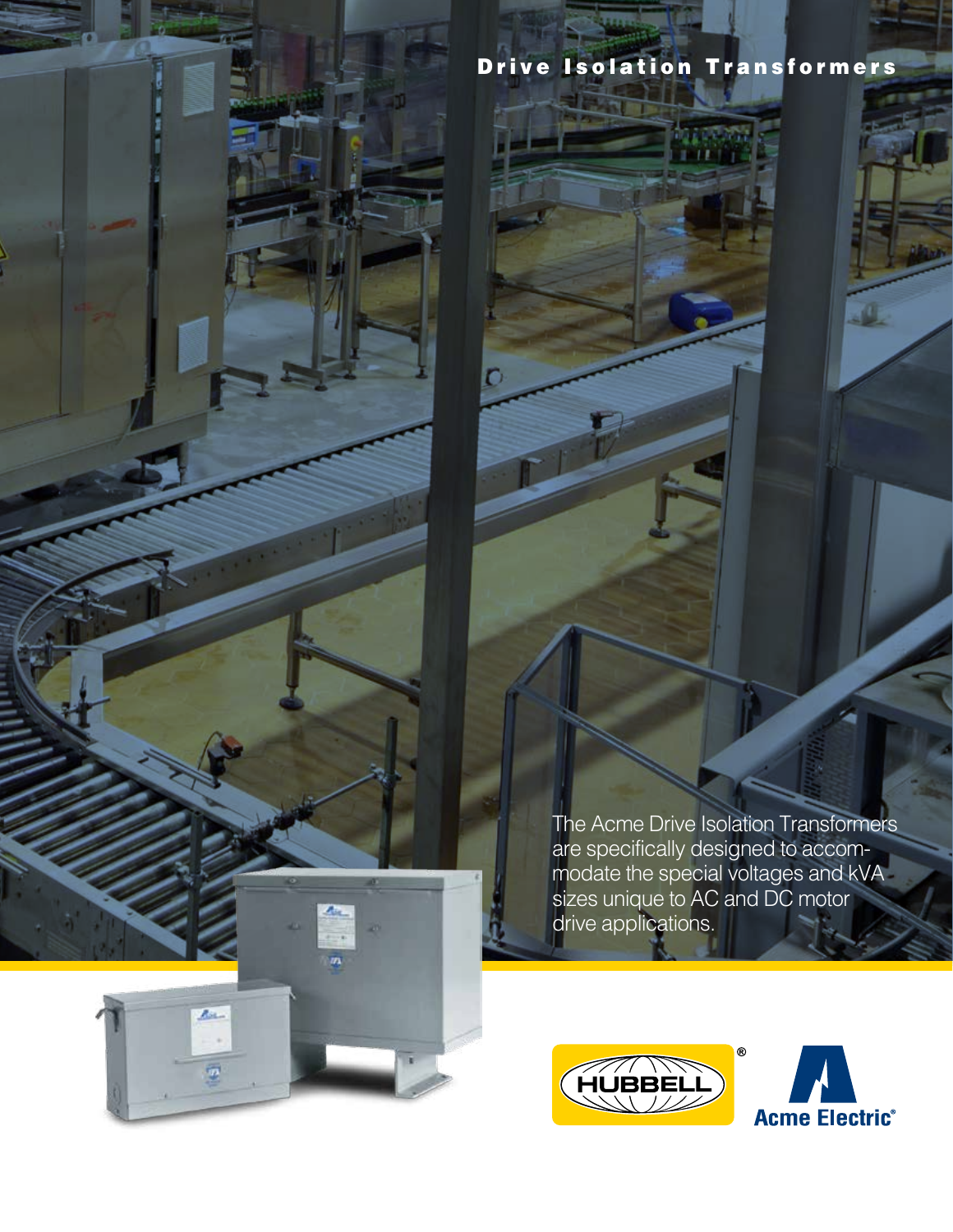# **DRIVE ISOLATION TRANSFORMERS**

The Acme Drive Isolation Transformers are specifically designed to accommodate the special voltages and kVA sizes unique to AC and DC motor drive applications.

# **Why use a Drive Isolation Transformer?**

Motor drives are popular because they are easy to control and help save energy. The basic motor drive uses a rectifier, made up of diode bridges or silicon controlled rectifiers (SCR), to convert AC to DC. In three-phase circuits, there is a brief moment when more than one SCR is on at the same time creating a momentary short. This short puts stress on the upstream transformer and causes a distorted voltage waveform, which can have a damaging effect on the transformer itself and electrical equipment connected to the circuit.

# **What is a Drive Isolation Transformer?**

The Acme Drive Isolation Transformers are specifically designed to handle the mechanical stresses, voltage distortions, and harmonics associated with AC and DC variable speed drives.

Acme's Drive Isolation Transformers maximize the power quality benefits gained from standard isolation transformers by:

- Preventing overheating due to harmonics
- Limiting harmonic peaks
- Increasing the ground fault tolerance of connected variable frequency drives
- Minimizing the transfer of inverter switching noise

# **ACME ADVANTAGE**

### **Wound Cores and Strip Winding mean lower losses**

All Acme DITs above 7.5 kVA are wound with strip windings to ensure the lowest possible eddy current losses. All our DITs 440 kVA and larger use stacked core. This superior design has very low losses and quiet operation. Both of these features combine to significantly reduce losses and operating costs compared to other types of constructions.

### **Copper terminations provide trouble-free operation**

All Acme DITs up to and including 220 kVA have copper terminations. The transition from aluminum strip coil conductors to copper terminations is accomplished by a bonding process known as "Koldwelding™". This process has been used by Acme for over 25 years to provide a trouble-free, permanent bonding of the two metals.

### **Stress relief**

Acme uses strip conductors (above 7.5 kVA) instead of wire for a DIT series that easily accommodates the severe electrical and mechanical stresses found in today's AC & DC motor drives. The inherent excellent line isolation of these transformers is further enhanced with the extra protection of Acme's Electrostatic Shield — free in all

### **Lower losses**

DIT's.

The harmonic currents generated by AC & DC drives increase eddy current losses (heat) in transformer windings. The thicker the winding conductor, the greater the losses. Acme uses one turn per layer of thin strip conductor which provides lower eddy current losses than comparable wire wound units. Lower losses = cooler operation and longer transformer life.

### **Reduced short circuit forces**

Strip windings minimize axial short circuit forces that can cause mechanical displacement of the windings under fault conditions. For extra protection all designs 7.5 kVA and above use primary and secondary coils of equal axial length. This feature tends to negate axial short circuit forces, further improving transformer life expectancy.

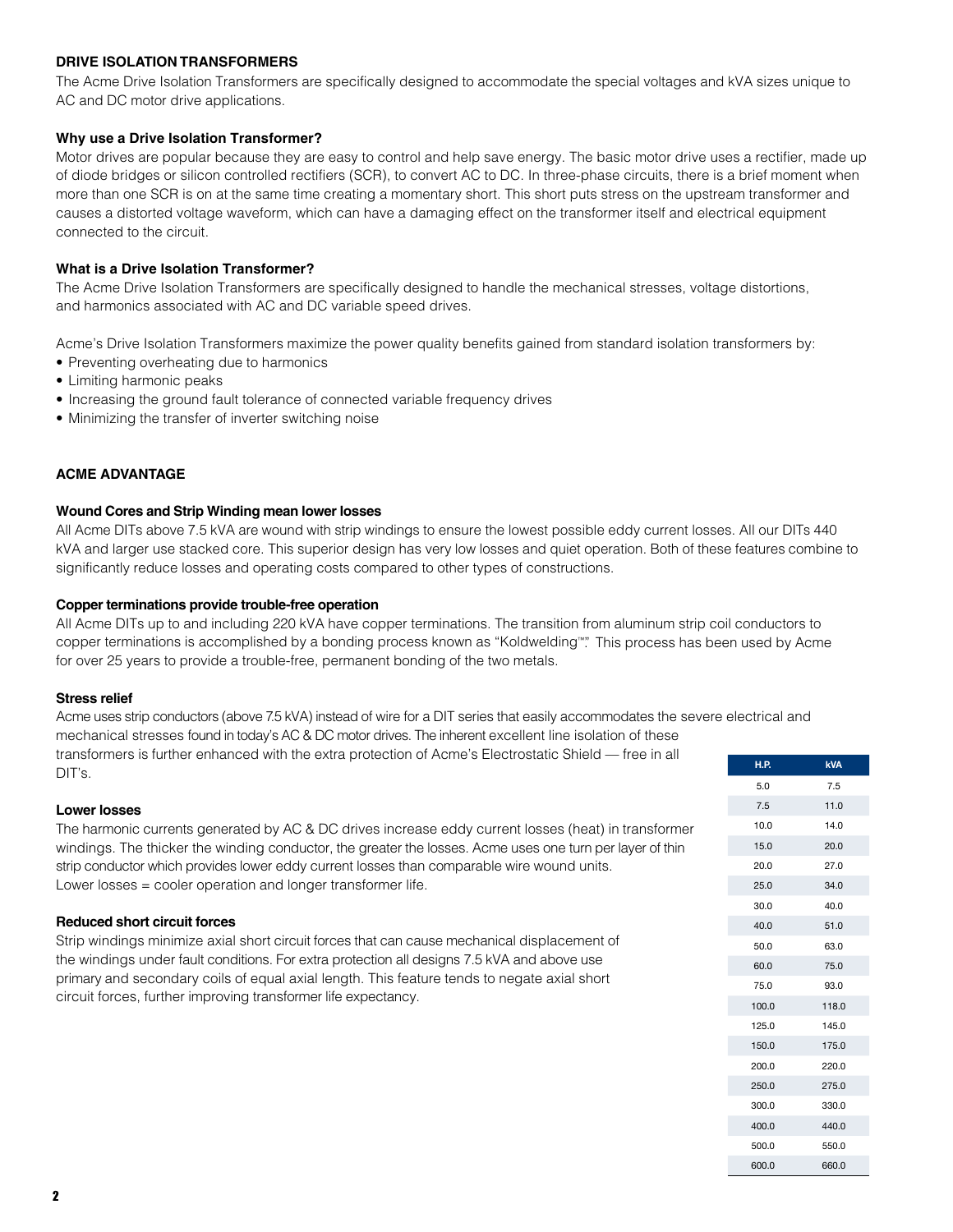### **Features**

- UL Type 3R Enclosures with Weather Shield on Ventilated Units (above 20 kVA). Type 2 Enclosure without weather shield. UL Listed and CSA certified. 7.5–20.0 kVA are encapsulated, UL 3R.
- 3-Phase 60 Hertz.
- 180°C and 220°C insulation systems.
- <sup>n</sup> Encapsulated and ventilated designs. All ventilated units, are of strip wound construction. Acme's reinforced core assemblies enhance quiet operation.
- Nominally 6% impedance.
- Designed for use with AC, adjustable frequency or DC drives.
- Full capacity taps are featured on all units. On 7.5 through 20 kVA units, taps are 1-5% ANFC and 1-5% BNFC. On 27 through 880 kVA units, taps are 2-2 $\frac{1}{2}$ % ANFC and 2-2 $\frac{1}{2}$ % BNFC.
- Full range of kVA ratings cover all standard drive systems.
- Ample wiring compartment for easy cable entry.
- $\blacksquare$  Optional wall mounting brackets for certain sizes.



| <b>kVA</b> | Primary 230V Delta<br>Secondary 230Y/133<br><b>Catalog Number</b> |      | <b>Height</b> <sup>3</sup><br>(Inches)(Cm.) | <b>Width</b> <sup>3</sup><br>(Inches)(Cm.) | <b>Depth</b> <sup>3</sup><br>(Inches)(Cm.) | Weight<br>(Lbs.)(Kg.) | <b>Mounting Type</b><br>(Wall)(Floor) | <b>Weather Shield</b> | <b>Dimension Drawing</b> |
|------------|-------------------------------------------------------------------|------|---------------------------------------------|--------------------------------------------|--------------------------------------------|-----------------------|---------------------------------------|-----------------------|--------------------------|
| 7.5        | DTFA72S                                                           | (62) | 15.21 (38.6)                                | 19.25 (48.9)                               | 7.37(18.7)                                 | 180 (81.6)            | W                                     | <b>NA</b>             | F                        |
| 11.0       | DTFA0112S                                                         |      | 18.86 (48.0)                                | 20.30 (51.6)                               | 9.03(22.9)                                 | 265 (120.0)           | $F$ $\Phi$                            | <b>NA</b>             |                          |
| 14.0       | DTFA0142S                                                         |      | 18.86 (48.0)                                | 20.30 (51.6)                               | 9.03(22.9)                                 | 265 (120.0)           | F ®                                   | <b>NA</b>             |                          |
| 20.0       | <b>DTFA0202S</b>                                                  |      | 20.77 (52.8)                                | 20.94 (53.2)                               | 10.18 (25.9)                               | 435 (197.0)           | $F$ $\Phi$                            | <b>NA</b>             |                          |
| 27.0       | DTFA0274S                                                         | (59) | 25.48 (64.8)                                | 24.39 (62.0)                               | 19.40 (49.3)                               | 302 (137.0)           | $F$ 2                                 | WSA1                  | E                        |
| 34.0       | DTFA0344S                                                         |      | 25.48 (64.8)                                | 24.39 (62.0)                               | 19.40 (49.3)                               | 330 (150.0)           | $F$ ②                                 | WSA1                  | E                        |
| 40.0       | DTFA0404S                                                         |      | 25.48 (64.8)                                | 24.39 (62.0)                               | 19.40 (49.3)                               | 370 (168.0)           | $F$ 2                                 | WSA1                  | E                        |
| 51.0       | DTFA0514S                                                         |      | 29.40 (74.7)                                | 28.15 (71.5)                               | 22.40 (56.9)                               | 375 (170.0)           | $F$ 2                                 | WSA2                  | E                        |
| 63.0       | DTFA0634S                                                         |      | 29.40 (74.7)                                | 28.15 (71.5)                               | 22.40 (56.9)                               | 495 (225.0)           | $F$ 2                                 | WSA2                  | E                        |
| 75.0       | DTFA0754S                                                         |      | 29.40 (74.7)                                | 28.15 (71.5)                               | 22.40 (56.9)                               | 525 (238.0)           | $F$ ②                                 | WSA2                  | E                        |
| 93.0       | DTFA0934S                                                         |      | 35.40 (89.9)                                | 31.90 (81.0)                               | 26.90 (68.3)                               | 685 (311.0)           | F                                     | WSA3                  | E                        |
| 118.0      | <b>DTFA01184S</b>                                                 |      | 35.40 (89.9)                                | 31.90 (81.0)                               | 26.90 (68.3)                               | 710 (322.0)           | F.                                    | WSA3                  | E                        |
| 145.0      | <b>DTFA01454S</b>                                                 |      | 41.52 (105.5)                               | 32.90 (83.6)                               | 29.90 (75.9)                               | 980 (445.0)           | F                                     | WSA4                  | E                        |
| 175.0      | <b>DTFA01754S</b>                                                 |      | 41.52 (105.5)                               | 32.90 (83.6)                               | 29.90 (75.9)                               | 1110 (504.0)          | F.                                    | WSA4                  | E                        |
| 220.0      | <b>DTFA02204S</b>                                                 |      | 41.52 (105.5)                               | 32.90 (83.6)                               | 29.90 (75.9)                               | 1120 (508.0)          | F                                     | WSA4                  | E                        |

① Optional wall mounting kits – part # PL 79911

② Optional wall mounting kits – part # PL 79912

The number in ( )'s following the catalog number is the electrical wiring diagram number.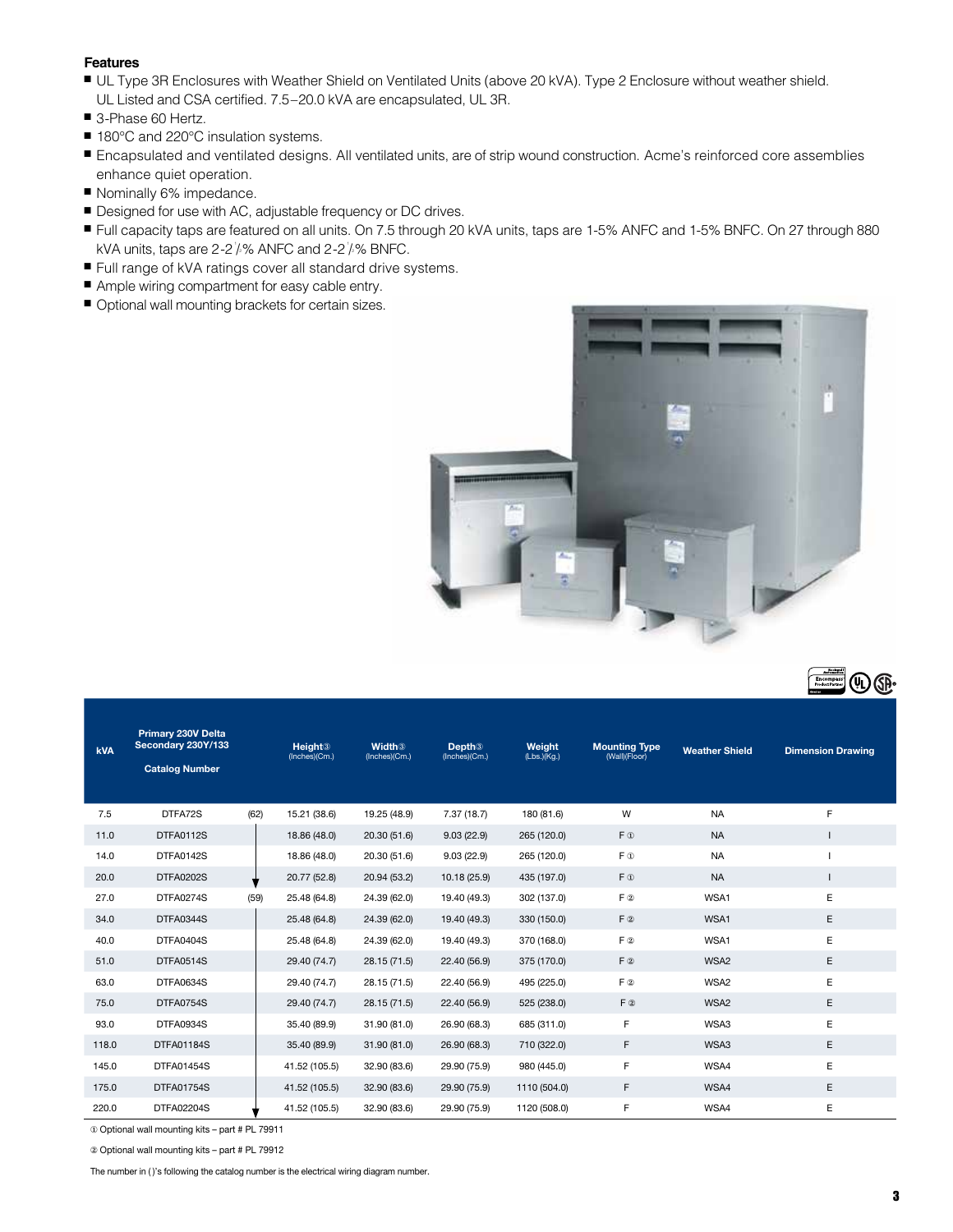| Rockwe<br>Encompas:<br>Product Partne | Ͳ                                                                                 |      |                                                                                   |      |                                             |                                            |                                            |                       |                                       |                          |                          |
|---------------------------------------|-----------------------------------------------------------------------------------|------|-----------------------------------------------------------------------------------|------|---------------------------------------------|--------------------------------------------|--------------------------------------------|-----------------------|---------------------------------------|--------------------------|--------------------------|
| <b>kVA</b>                            | Primary<br>460V Delta<br><b>Secondary</b><br>230Y/133<br>Catalog<br><b>Number</b> |      | Primary<br>460V Delta<br><b>Secondary</b><br>460Y/266<br>Catalog<br><b>Number</b> |      | <b>Height</b> <sup>3</sup><br>(Inches)(Cm.) | <b>Width</b> <sup>3</sup><br>(Inches)(Cm.) | <b>Depth</b> <sup>3</sup><br>(Inches)(Cm.) | Weight<br>(Lbs.)(Kg.) | <b>Mounting Type</b><br>(Wall)(Floor) | Weather<br><b>Shield</b> | <b>Dimension Drawing</b> |
| 7.5                                   | DTGA72S                                                                           | (37) | DTGB72S                                                                           | (34) | 15.21 (38.6)                                | 19.25 (48.9)                               | 7.37(18.7)                                 | 180 (81.6)            | W                                     | <b>NA</b>                | F                        |
| 11.0                                  | DTGA0112S                                                                         |      | DTGB0112S                                                                         |      | 18.86 (47.9)                                | 20.30 (51.6)                               | 9.03(22.9)                                 | 265 (120.0)           | $F$ $\Phi$                            | <b>NA</b>                | $\mathbf{I}$             |
| 14.0                                  | DTGA0142S                                                                         |      | DTGB0142S                                                                         |      | 18.86 (47.9)                                | 20.30 (51.6)                               | 9.03(22.9)                                 | 270 (123.0)           | F <sub>®</sub>                        | <b>NA</b>                | ı                        |
| 20.0                                  | DTGA0202S                                                                         |      | <b>DTGB0202S</b>                                                                  |      | 20.77 (52.8)                                | 20.94 (53.2)                               | 10.18 (25.9)                               | 435 (197.0)           | $F$ $\Phi$                            | <b>NA</b>                | L                        |
| 27.0                                  | DTGA0274S                                                                         | (38) | DTGB0274S                                                                         | (35) | 25.50 (64.8)                                | 24.39 (61.9)                               | 19.37 (49.2)                               | 320 (145.0)           | F 2                                   | WSA1                     | Ε                        |
| 34.0                                  | DTGA0344S                                                                         |      | DTGB0344S                                                                         |      | 25.50 (64.8)                                | 24.39 (61.9)                               | 19.37 (49.2)                               | 340 (154.0)           | F 2                                   | WSA1                     | E                        |
| 40.0                                  | DTGA0404S                                                                         |      | DTGB0404S                                                                         |      | 25.50 (64.8)                                | 24.39 (61.9)                               | 19.37 (49.2)                               | 395 (179.0)           | F 2                                   | WSA1                     | E                        |
| 51.0                                  | DTGA0514S                                                                         |      | DTGB0514S                                                                         |      | 29.90 (75.9)                                | 28.15 (71.5)                               | 22.37 (56.8)                               | 400 (181.0)           | F 2                                   | WSA2                     | E                        |
| 63.0                                  | DTGA0634S                                                                         |      | DTGB0634S                                                                         |      | 29.90 (75.9)                                | 28.15 (71.5)                               | 22.37 (56.8)                               | 550 (250.0)           | F 2                                   | WSA2                     | E                        |
| 75.0                                  | DTGA0754S                                                                         |      | DTGB0754S                                                                         |      | 29.90 (75.9)                                | 28.15 (71.5)                               | 22.37 (56.8)                               | 570 (259.0)           | F 2                                   | WSA2                     | Ε                        |
| 93.0                                  | DTGA0934S                                                                         |      | DTGB0934S                                                                         |      | 35.90 (91.2)                                | 31.90 (81.0)                               | 26.88 (68.3)                               | 685 (311.0)           | F                                     | WSA3                     | E                        |
| 118.0                                 | DTGA01184S                                                                        |      | <b>DTGB01184S</b>                                                                 |      | 35.90 (91.2)                                | 31.90 (81.0)                               | 26.88 (68.3)                               | 765 (347.0)           | F                                     | WSA3                     | E                        |
| 145.0                                 | DTGA01454S                                                                        |      | DTGB01454S                                                                        |      | 41.52 (105.5)                               | 32.90 (83.6)                               | 29.88 (75.9)                               | 990 (449.0)           | F                                     | WSA4                     | E                        |
| 175.0                                 | DTGA01754S                                                                        |      | <b>DTGB01754S</b>                                                                 |      | 41.52 (105.5)                               | 32.90 (83.6)                               | 29.88 (75.9)                               | 1100 (499.0)          | F                                     | WSA4                     | E                        |
| 220.0                                 | DTGA02204S                                                                        |      | DTGB02204S                                                                        |      | 41.52 (105.5)                               | 32.90 (83.6)                               | 29.88 (75.9)                               | 1120 (508.0)          | F                                     | WSA4                     | Ε                        |
| 275.0                                 | DTGA002754S                                                                       |      | DTGB002754S                                                                       |      | 45.60 (115.8)                               | 39.50 (100.3)                              | 35.50 (90.2)                               | 2090 (948.0)          | F                                     | WSA5                     | E                        |
| 330.0                                 | DTGA03304S                                                                        |      | DTGB03304S                                                                        |      | 45.60 (115.8)                               | 39.50 (100.3)                              | 35.50 (90.2)                               | 2090 (948.0)          | F                                     | WSA5                     | G                        |
| 440.0                                 |                                                                                   |      | DTGB04404S                                                                        |      | 57.84 (146.9)                               | 45.50 (115.6)                              | 41.49 (105.4)                              | 2295 (1043.2)         | F                                     | WSA7                     | G                        |
| 550.0                                 |                                                                                   |      | DTGB05504S                                                                        |      | 57.84 (146.9)                               | 45.50 (115.6)                              | 41.49 (105.4)                              | 2580 (1172.7)         | F                                     | WSA7                     | G                        |
| 660.0                                 |                                                                                   |      | DTGB06604S                                                                        |      | 62.84 (159.6)                               | 54.00 (137.2)                              | 41.49 (105.4)                              | 3700 (1678.3)         | F                                     | WSA6                     | G                        |
| 770.0                                 |                                                                                   |      | <b>DTGB07704S</b>                                                                 |      | 62.84 (159.6)                               | 54.00 (137.2)                              | 41.49 (105.4)                              | 4044 (1838.2)         | F                                     | WSA6                     | G                        |
| 880.0                                 |                                                                                   |      | DTGB008804S                                                                       |      | 62.84 (159.6)                               | 54.00 (137.2)                              | 41.49 (105.4)                              | 4230 (1922.7)         | F                                     | WSA6                     | G                        |
| 990.0                                 |                                                                                   |      | DTGB9902S                                                                         |      | 62.84 (159.6)                               | 54.00 (137.2)                              | 41.49 (105.4)                              | 4285 (1947.7)         | F                                     | WSA6                     | G                        |

① Optional wall mounting kits-part # PL79911

② Optional wall mounting kits-part # PL79912

The number in ( )'s following the catalog number is the electrical wiring diagram number.

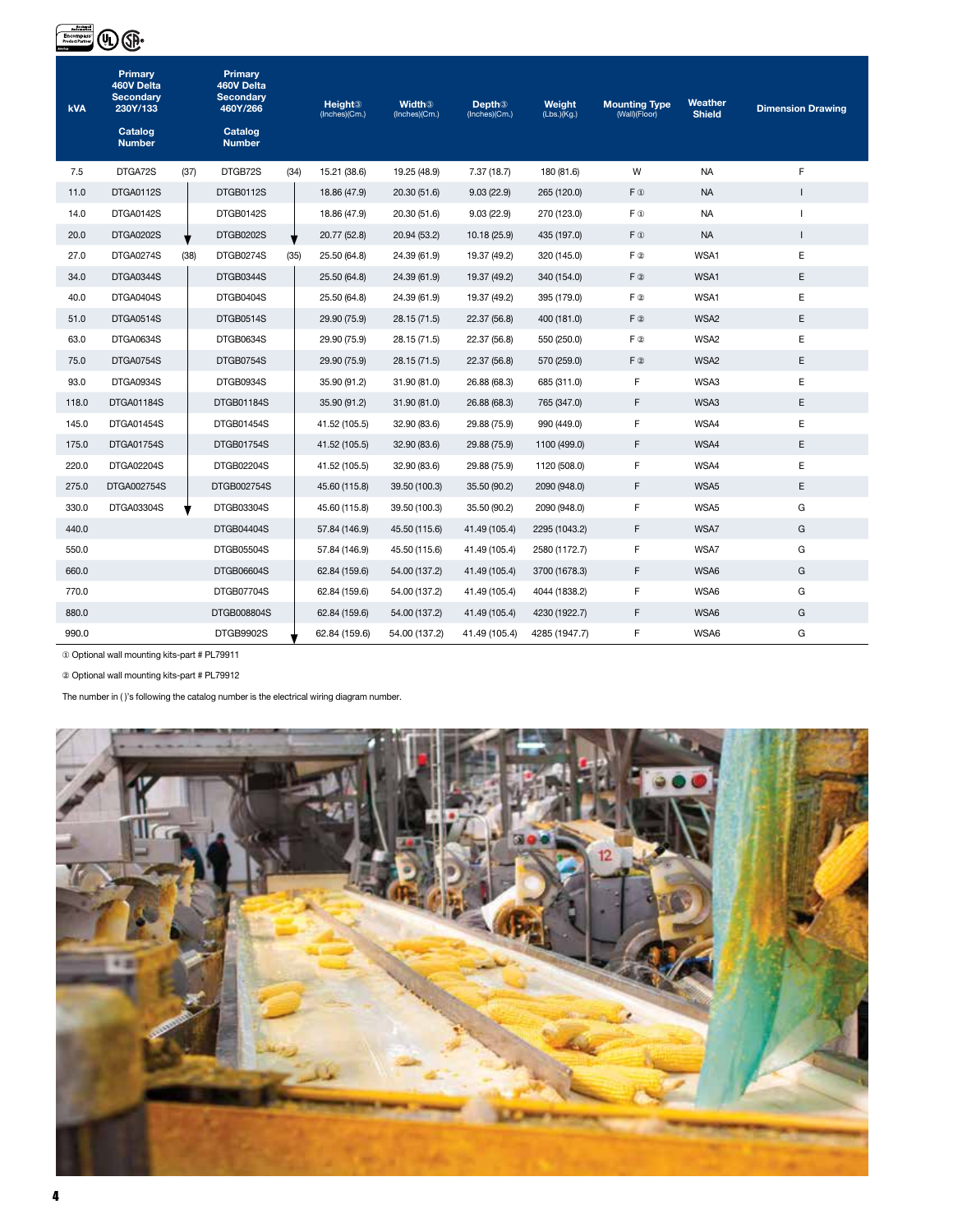| <b>kVA</b> | Primary<br>575V Delta<br><b>Secondary</b><br>230Y/133<br>Catalog<br><b>Number</b> |      | Primary<br>575V Delta<br><b>Secondary</b><br>460Y/266<br>Catalog<br><b>Number</b> |      | <b>Height</b> <sup>3</sup><br>(Inches)(Cm.) | <b>Width</b> <sup>3</sup><br>(Inches)(Cm.) | Depth <sup>3</sup><br>(Inches)(Cm.) | Weight<br>(Lbs.)(Kg.) | <b>Mounting Type</b><br>(Wall)(Floor) | Weather<br><b>Shield</b> | <b>Dimension Drawing</b> |
|------------|-----------------------------------------------------------------------------------|------|-----------------------------------------------------------------------------------|------|---------------------------------------------|--------------------------------------------|-------------------------------------|-----------------------|---------------------------------------|--------------------------|--------------------------|
| 7.5        | DTHA72S                                                                           | (40) | DTHB72S                                                                           | (43) | 15.21 (38.6)                                | 19.25 (48.9)                               | 7.37(18.7)                          | 180 (81.6)            | W                                     | <b>NA</b>                | F                        |
| 11.0       | DTHA0112S                                                                         |      | DTHB0112S                                                                         |      | 18.86 (47.9)                                | 20.30 (51.6)                               | 9.03(22.9)                          | 265 (120.0)           | $F$ (i)                               | <b>NA</b>                |                          |
| 14.0       | DTHA0142S                                                                         |      | DTHB0142S                                                                         |      | 18.86 (47.9)                                | 20.30 (51.6)                               | 9.03(22.9)                          | 270 (123.0)           | F ®                                   | <b>NA</b>                |                          |
| 20.0       | <b>DTHA0202S</b>                                                                  |      | <b>DTHB0202S</b>                                                                  |      | 20.77 (52.8)                                | 20.94 (53.2)                               | 10.18 (25.9)                        | 435 (197.0)           | $F$ (i)                               | <b>NA</b>                | $\mathbf{I}$             |
| 27.0       | DTHA0274S                                                                         | (41) | DTHB0274S                                                                         | (44) | 25.50 (64.8)                                | 24.39 (61.9)                               | 19.37 (49.2)                        | 320 (145.0)           | F 2                                   | WSA1                     | Е                        |
| 34.0       | DTHA0344S                                                                         |      | DTHB0344S                                                                         |      | 25.50 (64.8)                                | 24.39 (61.9)                               | 19.37 (49.2)                        | 340 (154.0)           | $F$ 2                                 | WSA1                     | Ε                        |
| 40.0       | DTHA0404S                                                                         |      | DTHB0404S                                                                         |      | 25.50 (64.8)                                | 24.39 (61.9)                               | 19.37 (49.2)                        | 395 (179.0)           | F 2                                   | WSA1                     | E                        |
| 51.0       | DTHA0514S                                                                         |      | DTHB0514S                                                                         |      | 29.90 (75.9)                                | 28.15 (71.5)                               | 22.37 (56.8)                        | 400 (181.0)           | $F$ 2                                 | WSA2                     | E                        |
| 63.0       | DTHA0634S                                                                         |      | DTHB0634S                                                                         |      | 29.90 (75.9)                                | 28.15 (71.5)                               | 22.37 (56.8)                        | 550 (250.0)           | F 2                                   | WSA2                     | E                        |
| 75.0       | DTHA0754S                                                                         |      | DTHB754S                                                                          |      | 29.90 (75.9)                                | 28.15 (71.5)                               | 22.37 (56.8)                        | 570 (259.0)           | $F$ 2                                 | WSA2                     | Ε                        |
| 93.0       | DTHA0934S                                                                         |      | DTHB0934S                                                                         |      | 35.90 (91.2)                                | 31.90 (81.0)                               | 26.88 (68.3)                        | 685 (311.0)           | F                                     | WSA3                     | E                        |
| 118.0      | DTHA01184S                                                                        |      | DTHB01184S                                                                        |      | 35.90 (91.2)                                | 31.90 (81.0)                               | 26.88 (68.3)                        | 765 (347.0)           | F                                     | WSA3                     | Ε                        |
| 145.0      | <b>DTHA01454S</b>                                                                 |      | DTHB01454S                                                                        |      | 41.52 (105.5)                               | 32.90 (83.6)                               | 29.88 (75.9)                        | 990 (449.0)           | F                                     | WSA4                     | E                        |
| 175.0      |                                                                                   |      | <b>DTHB01754S</b>                                                                 |      | 41.52 (105.5)                               | 32.90 (83.6)                               | 29.88 (75.9)                        | 1100 (499.0)          | F                                     | WSA4                     | Ε                        |
| 220.0      |                                                                                   |      | <b>DTHB02204S</b>                                                                 |      | 41.52 (105.5)                               | 32.90 (83.6)                               | 29.88 (75.9)                        | 1120 (508.0)          | F                                     | WSA4                     | E                        |
| 275.0      |                                                                                   |      | DTHB002754S                                                                       |      | 45.60 (115.8)                               | 39.50 (100.3)                              | 35.50 (90.2)                        | 2090 (948.0)          | F                                     | WSA5                     | E                        |
| 330.0      |                                                                                   |      | DTHB03304S                                                                        |      | 45.60 (115.8)                               | 39.50 (100.3)                              | 35.50 (90.2)                        | 2090 (948.0)          | F                                     | WSA5                     | G                        |
| 440.0      |                                                                                   |      | DTHB04404S                                                                        |      | 57.84 (157.5)                               | 45.50 (115.6)                              | 41.49 (105.4)                       | 2580 (1172.7)         | F                                     | WSA7                     | G                        |
| 550.0      |                                                                                   |      | DTHB05504S                                                                        |      | 57.84 (157.5)                               | 45.50 (115.6)                              | 41.49 (105.4)                       | 2640 (1200.0)         | F                                     | WSA7                     | G                        |
| 660.0      |                                                                                   |      | DTHB006604S                                                                       |      | 62.84 (159.6)                               | 54.00 (137.2)                              | 41.49 (105.4)                       | 3700 (1678.3)         | F                                     | WSA6                     | G                        |

① Optional wall mounting kits-part # PL79911

② Optional wall mounting kits-part # PL79912

The number in ( )'s following the catalog number is the electrical wiring diagram number.

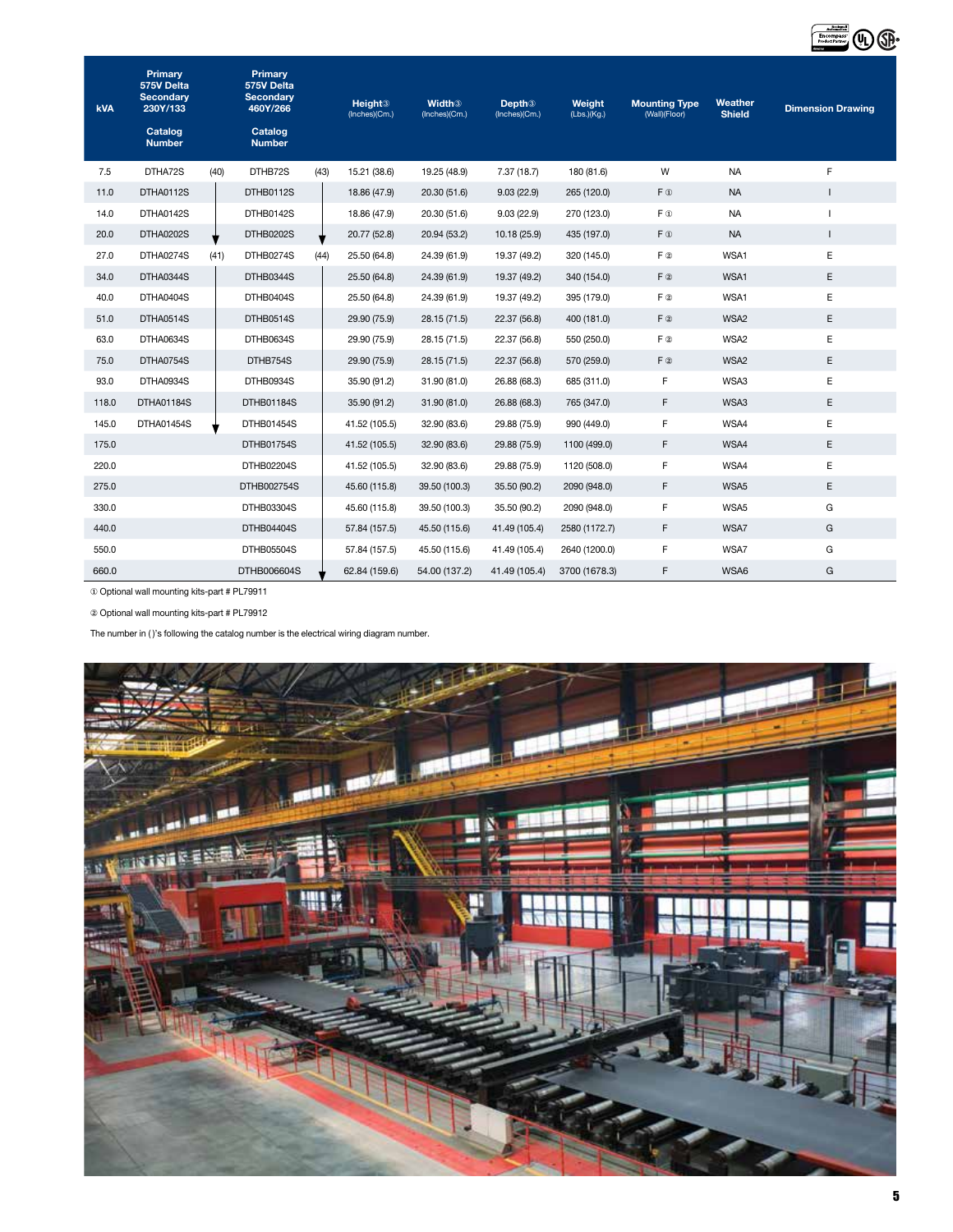# **Windings, Terminals and Construction**

| <b>kVA</b> | <b>Primary Winding</b> | Secondary<br><b>Winding</b> | <b>Insulation System</b> | <b>Termination</b> | <b>Enclosure</b>   | <b>Construction</b> | Core                  |
|------------|------------------------|-----------------------------|--------------------------|--------------------|--------------------|---------------------|-----------------------|
| 7.5        | CU wire                | CU wire                     | $180^{\circ}$ C          | CU wire            | Epoxy encapsulated |                     | Wound/distributed gap |
| $11 - 20$  | AL foil                | AL foil                     | $180^{\circ}$ C          | CU wire            | Epoxy encapsulated |                     | Wound/distributed gap |
| 27-220     | AL foil                | AL foil                     | $220^{\circ}$ C          | CU bus             | Ventilated         |                     | Wound/distributed gap |
| 275-330    | AL foil                | AL foil                     | $220^{\circ}$ C          | AL bus             | Ventilated         |                     | Wound/distributed gap |
| 440-770    | AL foil                | AL foil                     | $220^{\circ}$ C          | AL bus             | Ventilated         |                     | Butt stacked/Step lap |

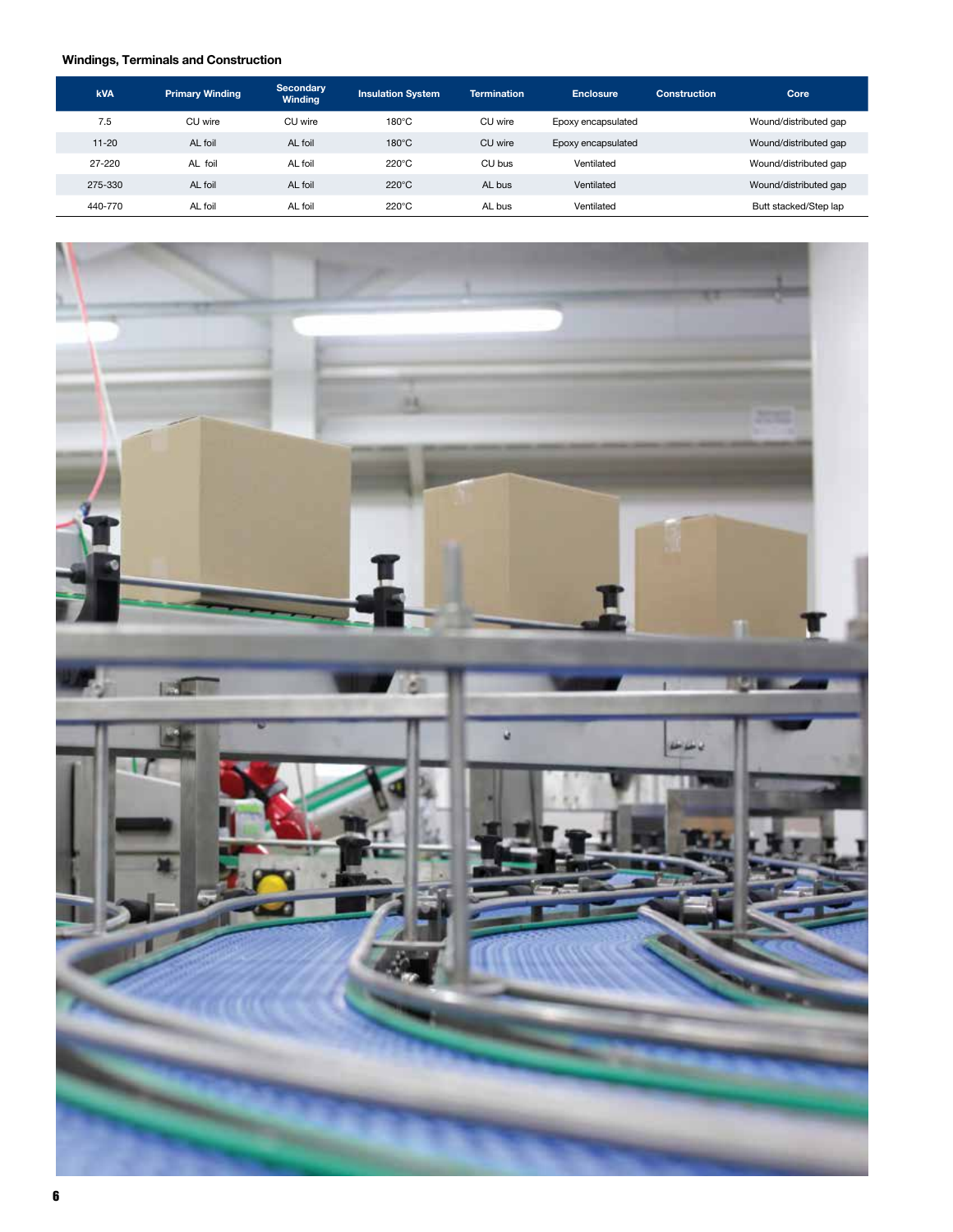### **WIRING DIAGRAMS**



| 35               |                        | <b>PRIMARY: 460 Volts Delta</b><br><b>SECONDARY: 460Y/266 Volts</b><br>TAPS: 2-21/2% ANFC and BNFC |                                          |
|------------------|------------------------|----------------------------------------------------------------------------------------------------|------------------------------------------|
|                  |                        | H1                                                                                                 | H <sub>2</sub><br>HЗ                     |
|                  | 테시키의 1                 |                                                                                                    | 514321                                   |
|                  | хö                     | xi                                                                                                 | x2<br>хs                                 |
| Primary<br>Volts |                        | %                                                                                                  | <b>Connect Leads</b><br>to Tap No.       |
| 483              |                        | 105                                                                                                |                                          |
| 472              |                        | 102.5                                                                                              | 2                                        |
| 460              |                        | 100                                                                                                | 3                                        |
| 449              |                        | 97.5                                                                                               | 4                                        |
| 437              |                        | 95                                                                                                 | 5                                        |
|                  | <b>Secondary Volts</b> |                                                                                                    |                                          |
| 460              |                        |                                                                                                    | X1, X2, X3                               |
| 266<br>phase     |                        |                                                                                                    | X1 & X0<br><b>X2 &amp; X0</b><br>X3 & X0 |

|                                      | PRIMARY: 460 Volts Delta<br>SECONDARY: 460Y/266 Volts<br>TAPS: 2-21/2% ANFC and BNFC |                                                      | 37                                                                        | <b>PRIMARY: 460 Volts Delta</b><br>TAPS: 1-5% ANFC and BNFC | SECONDARY: 230Y/133 Volts                                                               | 38                     | <b>PRIMARY: 460 Volts Delta</b><br>SECONDARY: 230Y/133 Volts<br><b>TAPS: 2-21/2% ANFC and BNF</b> |                                                     |
|--------------------------------------|--------------------------------------------------------------------------------------|------------------------------------------------------|---------------------------------------------------------------------------|-------------------------------------------------------------|-----------------------------------------------------------------------------------------|------------------------|---------------------------------------------------------------------------------------------------|-----------------------------------------------------|
| $51^{4}$ $3^{2}$ $1$<br>mmmmmm<br>X0 | H1<br>mmmmm<br>$\overline{x_1}$                                                      | H3<br>H2<br>511321<br>mmmmmm<br>$\overline{x}$<br>X3 | 3 2 1<br>الالتستسين<br>$\ldots$<br>Πī<br>X <sub>1</sub><br>X <sub>0</sub> | H1<br>mmmm                                                  | H <sub>3</sub><br>H2<br>3 2 1 <br>3 2 1<br>.<br>mmmm<br>$\overline{\mathsf{x}}_2$<br>X3 | xo                     | mmmmmm<br>$mmmm$<br>X1                                                                            | H <sub>2</sub><br>ليبيننا<br>$_{\text{comm}}$<br>X2 |
| ry                                   | $\frac{0}{\alpha}$                                                                   | <b>Connect Leads</b><br>to Tap No.                   | Primary                                                                   |                                                             | <b>Connect Leads</b>                                                                    | Primary<br>Volts       | $\frac{0}{\alpha}$                                                                                | Conne<br>to T                                       |
|                                      | 105                                                                                  |                                                      | Volts                                                                     | $\frac{0}{2}$                                               | to Tap No.                                                                              | 483                    | 105                                                                                               |                                                     |
|                                      | 102.5                                                                                | $\overline{2}$                                       | 483                                                                       | 105                                                         |                                                                                         | 472                    | 102.5                                                                                             |                                                     |
|                                      | 100                                                                                  | 3                                                    | 460                                                                       | 100                                                         | $\overline{2}$                                                                          |                        |                                                                                                   |                                                     |
|                                      | 97.5                                                                                 | 4                                                    | 437                                                                       | 95                                                          | 3                                                                                       | 460                    | 100                                                                                               |                                                     |
|                                      |                                                                                      |                                                      | <b>Secondary Volts</b>                                                    |                                                             |                                                                                         | 449                    | 97.5                                                                                              |                                                     |
|                                      | 95                                                                                   | 5                                                    | 230                                                                       |                                                             | X1, X2, X3                                                                              | 437                    | 95                                                                                                |                                                     |
| darv Volts                           |                                                                                      |                                                      |                                                                           |                                                             |                                                                                         | <b>Secondary Volts</b> |                                                                                                   |                                                     |
|                                      |                                                                                      | X1, X2, X3                                           | 133                                                                       |                                                             | X1 & X0<br>X2 & X0                                                                      | 230                    |                                                                                                   | X1,                                                 |
| sе.                                  |                                                                                      | X1 & X0<br>X2 & X0<br>VO 0 VO                        | 1 phase                                                                   |                                                             | X3 & X0                                                                                 | 133<br>1 nhace         |                                                                                                   | X1<br>X2                                            |

**TAPS: 2-21/2% ANFC and BNFC**



| Primary<br>Volts       | %     | <b>Connect Leads</b><br>to Tap No. |
|------------------------|-------|------------------------------------|
| 483                    | 105   |                                    |
| 472                    | 102.5 | $\overline{c}$                     |
| 460                    | 100   | 3                                  |
| 449                    | 97.5  | 4                                  |
| 437                    | 95    | 5                                  |
| <b>Secondary Volts</b> |       |                                    |
| 230                    |       | X1, X2, X3                         |
| 133<br>phase           |       | X1 & X0<br>X2 & X0<br>X3 & X0      |

#### **SECONDARY: 230Y/133 Volts TAPS: 1-5% ANFC and BNFC** 40

| 이의 1<br>mmmm<br>x <sub>1</sub><br>X <sub>0</sub> | H1<br>mmmm    | H <sub>2</sub><br>нα<br>3 2 1 <br><sup>3</sup>   2   1  <br>mmmm<br>X <sub>2</sub><br>X3 |
|--------------------------------------------------|---------------|------------------------------------------------------------------------------------------|
| Primary<br><b>Volts</b>                          | $\frac{9}{6}$ | <b>Connect Leads</b><br>to Tap No.                                                       |
| 604                                              | 105           |                                                                                          |
| 575                                              | 100           | $\overline{\phantom{a}}$                                                                 |
| 546                                              | 95            | 3                                                                                        |
| <b>Secondary Volts</b>                           |               |                                                                                          |
| 230                                              |               | X1, X2, X3                                                                               |
| 133<br>phase                                     |               | X1 & X0<br>X2 & X0<br>X3 & X0                                                            |

 **PRIMARY: 575 Volts Delta**<br> **11 SECONDARY: 230Y/133 Volts BNFC**<br> **144 TAPS: 2-21/2% ANFC and BNFC**<br> **147 TAPS: 1-5% ANFC and BNFC**<br> **147 TAPS: 1-5% ANFC and BNFC** 

|                           | H1         | H2<br>нз                                          |
|---------------------------|------------|---------------------------------------------------|
| 5 4 3 2 1 <br>mmmmm<br>X0 | mmmm<br>X1 | 티4의의 1<br>키4의의 1<br>mmmmm<br>X <sub>2</sub><br>X3 |
| Primary<br>Volts          | %          | <b>Connect Leads</b><br>to Tap No.                |
| 604                       | 105        |                                                   |
| 589                       | 102.5      | 2                                                 |
| 575                       | 100        | 3                                                 |
| 561                       | 97.5       | 4                                                 |
| 546                       | 95         | 5                                                 |
| <b>Secondary Volts</b>    |            |                                                   |
| 230                       |            | X1, X2, X3                                        |
| 133<br>1 phase            |            | X1 & X0<br>X2 & X0<br>X3 & X0                     |

|      | NFC AND BNFC                                                                               | IAPS:           |
|------|--------------------------------------------------------------------------------------------|-----------------|
| mmmm | H <sub>2</sub><br>H <sub>3</sub><br>5143211<br>للثلثلثييي<br>mmmmm<br>X <sub>2</sub><br>X3 | m<br>X0         |
|      | <b>Connect Leads</b><br>to Tap No.                                                         | Primar          |
|      |                                                                                            | <b>Volts</b>    |
| 5    | 2                                                                                          | 604             |
|      | 3                                                                                          | 575             |
| 5    |                                                                                            | 546             |
|      |                                                                                            | $0 - 0 - 1 - 0$ |

|     |                              | н1 |                        | H <sub>2</sub> | H <sub>3</sub> |
|-----|------------------------------|----|------------------------|----------------|----------------|
|     | 3 2 1<br>سنسسسنا             |    | 31211<br>سنستستنا      |                | ﯩﻠﯩﻠﯩﺴﺴﯩﺴﺎ     |
| ת ו | mmmm<br>X <sub>0</sub><br>X1 |    | mmmm<br>X <sub>2</sub> |                | mmmm<br>X3     |
| - - |                              |    |                        | -              | . .            |

| Primary<br>Volts       | %   | <b>Connect Leads</b><br>to Tap No. |
|------------------------|-----|------------------------------------|
| 604                    | 105 |                                    |
| 575                    | 100 | 2                                  |
| 546                    | 95  | 3                                  |
| <b>Secondary Volts</b> |     |                                    |
| 460                    |     | X1, X2, X3                         |
| 266<br>1 phase         |     | X1 & X0<br>X2 & X0<br>X3 & X0      |

| <b>PRIMARY: 575 Volts Delta</b><br><b>43 SECONDARY: 460Y/266 Volts</b><br><b>TAPS: 1-5% ANFC and BNFC</b> | <b>PRIMARY: 575 Volts Delta</b><br><b>44 SECONDARY: 460Y/266 Volts</b><br>TAPS: 2-21/2% ANFC and BNFC |
|-----------------------------------------------------------------------------------------------------------|-------------------------------------------------------------------------------------------------------|
|                                                                                                           |                                                                                                       |

|                                    | H1            | H <sub>2</sub><br>H <sub>3</sub>   |  |  |  |  |
|------------------------------------|---------------|------------------------------------|--|--|--|--|
| 5 4 3 2 1 <br>5 4 3 2 1 <br>티식회의 1 |               |                                    |  |  |  |  |
| mmmmm<br>X0                        | mmmm<br>X1    | mmmmm<br>X <sub>2</sub><br>X3      |  |  |  |  |
| Primary<br><b>Volts</b>            | $\frac{9}{6}$ | <b>Connect Leads</b><br>to Tap No. |  |  |  |  |
| 604                                | 105           |                                    |  |  |  |  |
| 589                                | 102.5         | 2                                  |  |  |  |  |
| 575                                | 100           | 3                                  |  |  |  |  |
| 561                                | 97.5          | 4                                  |  |  |  |  |
| 546                                | 95            | 5                                  |  |  |  |  |
| <b>Secondary Volts</b>             |               |                                    |  |  |  |  |
| 460                                |               | X1, X2, X3                         |  |  |  |  |
| 266<br>phase                       |               | X1 & X0<br>X2 & X0<br>X3 & X0      |  |  |  |  |

| 59                     | <b>PRIMARY: 230 Volts Delta</b><br>SECONDARY: 230Y/133 Volts<br>TAPS: 2-21/2% ANFC and 2-21/2% BNFC |                  |                                                                              |     |
|------------------------|-----------------------------------------------------------------------------------------------------|------------------|------------------------------------------------------------------------------|-----|
|                        | 5 4 3 2 1 <br>mmmmm<br>X0                                                                           | H1<br>mmmm<br>X1 | H <sub>2</sub><br>H <sub>3</sub><br>테4] 이 기<br>mmmmm<br>X <sub>2</sub><br>X3 | Г,  |
|                        | Primary<br>Volts                                                                                    | $\%$             | <b>Connect Leads</b><br>to Tap No.                                           |     |
|                        | 242                                                                                                 | 105              |                                                                              |     |
|                        | 236                                                                                                 | 102.5            | 2                                                                            |     |
|                        | 230                                                                                                 | 100              | 3                                                                            |     |
|                        | 224                                                                                                 | 97.5             | 4                                                                            | Sec |
|                        | 219                                                                                                 | 95               | 5                                                                            |     |
| <b>Secondary Volts</b> |                                                                                                     |                  |                                                                              |     |
|                        | 230                                                                                                 |                  | X1, X2, X3                                                                   |     |
|                        | 133<br>1 phase                                                                                      |                  | X1 & X0<br>X2 & X0<br>X3 & X0                                                |     |

| <b>PRIMARY: 230 Volts Delta</b><br>62.<br>SECONDARY: 230Y/133 Volts<br>TAPS: 1-5% ANFC and 1-5% BNFC          |               |                                    |  |  |  |  |
|---------------------------------------------------------------------------------------------------------------|---------------|------------------------------------|--|--|--|--|
| H1<br>H <sub>2</sub><br>H3<br>2  1<br>2  1<br>2   1<br>mmmm<br>mmm<br>mmm<br>xi<br>X <sub>2</sub><br>xз<br>xo |               |                                    |  |  |  |  |
| Primarv<br>Volts                                                                                              | $\frac{0}{2}$ | <b>Connect Leads</b><br>to Tap No. |  |  |  |  |
| 241                                                                                                           | 105           |                                    |  |  |  |  |
| 230                                                                                                           | 100           | 2                                  |  |  |  |  |
| 218                                                                                                           | 95            | 3                                  |  |  |  |  |
| <b>Secondary Volts</b>                                                                                        |               |                                    |  |  |  |  |
| 230                                                                                                           |               | X1, X2, X3                         |  |  |  |  |
| 133<br>phase                                                                                                  |               | X1 & X0<br>X2 & X0<br>X3 & X0      |  |  |  |  |

#### **DIMENSION DRAWING**



**Design E**



**Design F**



**Design G**

D  $\overline{\bullet}$   $\Box$ H W

**Design I**